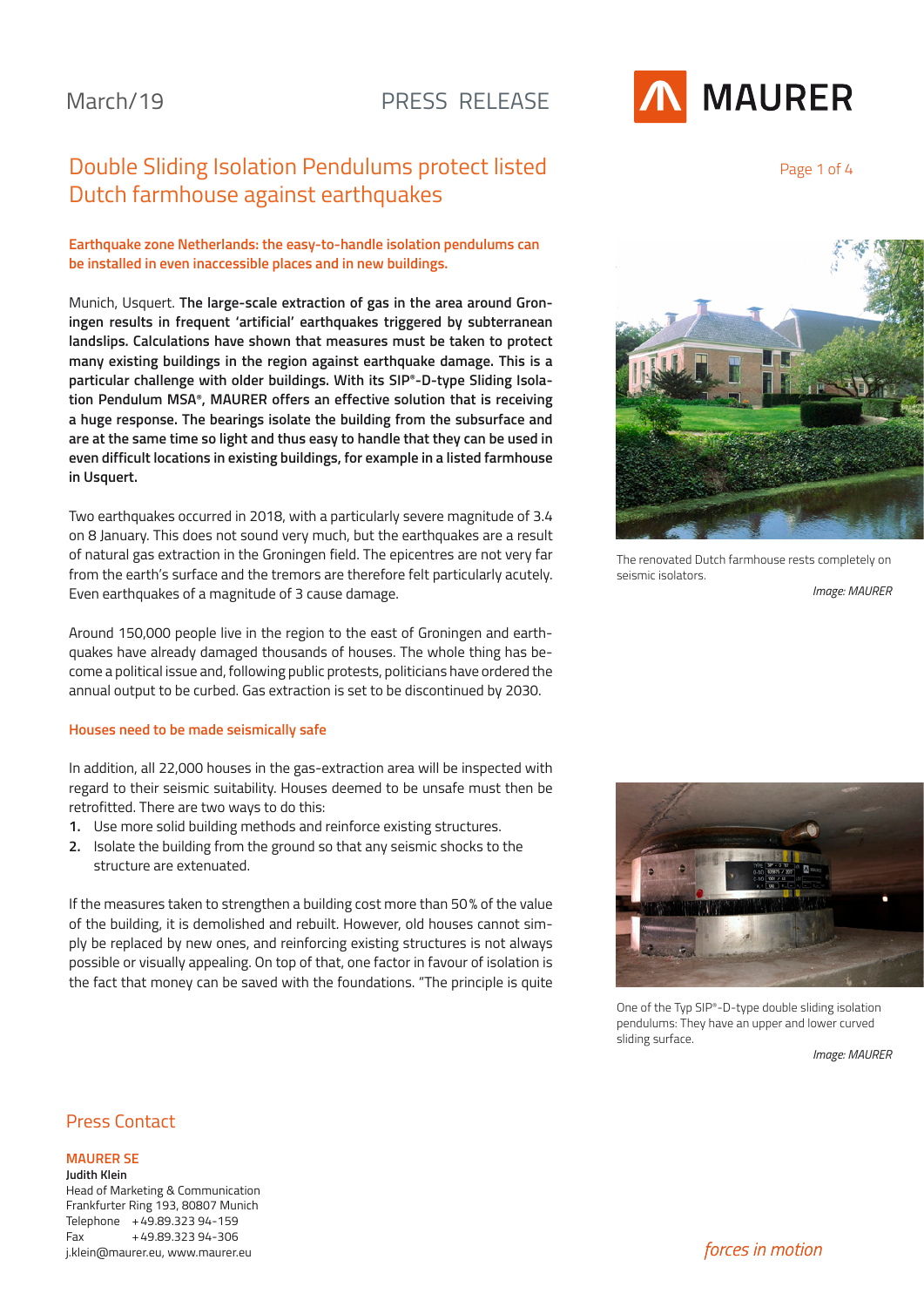

Page 2 of 4

simple", explains project manager Oliver Benicke, a construction engineer with MAURER: "You separate the foundations from the building structure and insert the isolators there."

### **Sliding Isolation Pendulum with fourfold functionality**

The first building to be isolated using MAURER isolation pendulums was a listed farmhouse in Usquert. The owner is technically savvy and came across MAURER's expertise in earthquakes during his investigations into the subject.

SIP®-D-type sliding bearings were deployed: SIP stands for Sliding Isolation Pendulum, and D for double curved. The SIP®-D bearings are Sliding Isolation Pendulums with a curved surface at the top and bottom. They perform four tasks in the event of an earthquake:

- They isolate the house from its foundations, allowing movement of  $\pm 80$  mm.
- They dissipate the seismic energy through friction.
- They re-centre the building back to its original position following the quake thanks to the concave sliding plates.
- They transfer vertical loads of up to 681kN.

A part of the historic farmhouse has as cellar underneath, and it rests on 45 supports, but some of the supports are difficult to access in the basement area. This is where the advantage of MAURER bearings comes in, as they are made completely from MSA®, a metal alloy that is lighter than conventional steel. An isolator with a diameter of 304mm used in the Dutch farmhouse accordingly weighs only around 25kg. This means that no lifting gear is required, as the parts can be carried to their final location by hand.

Furthermore, MSA® is corrosion-resistant, eliminating the need for coating in the production process and making them more economical. What is more, corrosion resistance is in itself a convincing argument in the wet Dutch climate.

A total of 45 bearings were installed underneath the farmhouse in 2017/18 and since then have isolated the house from the subsurface in the event of earthquakes.



The historic farmhouse stands on 45 supports on which the isolators rest.

*Image: MAURER*

# Press Contact

### **MAURER SE**

**Judith Klein** Head of Marketing & Communication Frankfurter Ring 193, 80807 Munich Telephone +49.89.323 94-159 Fax +49.89.323 94-306 j.klein@maurer.eu, www.maurer.eu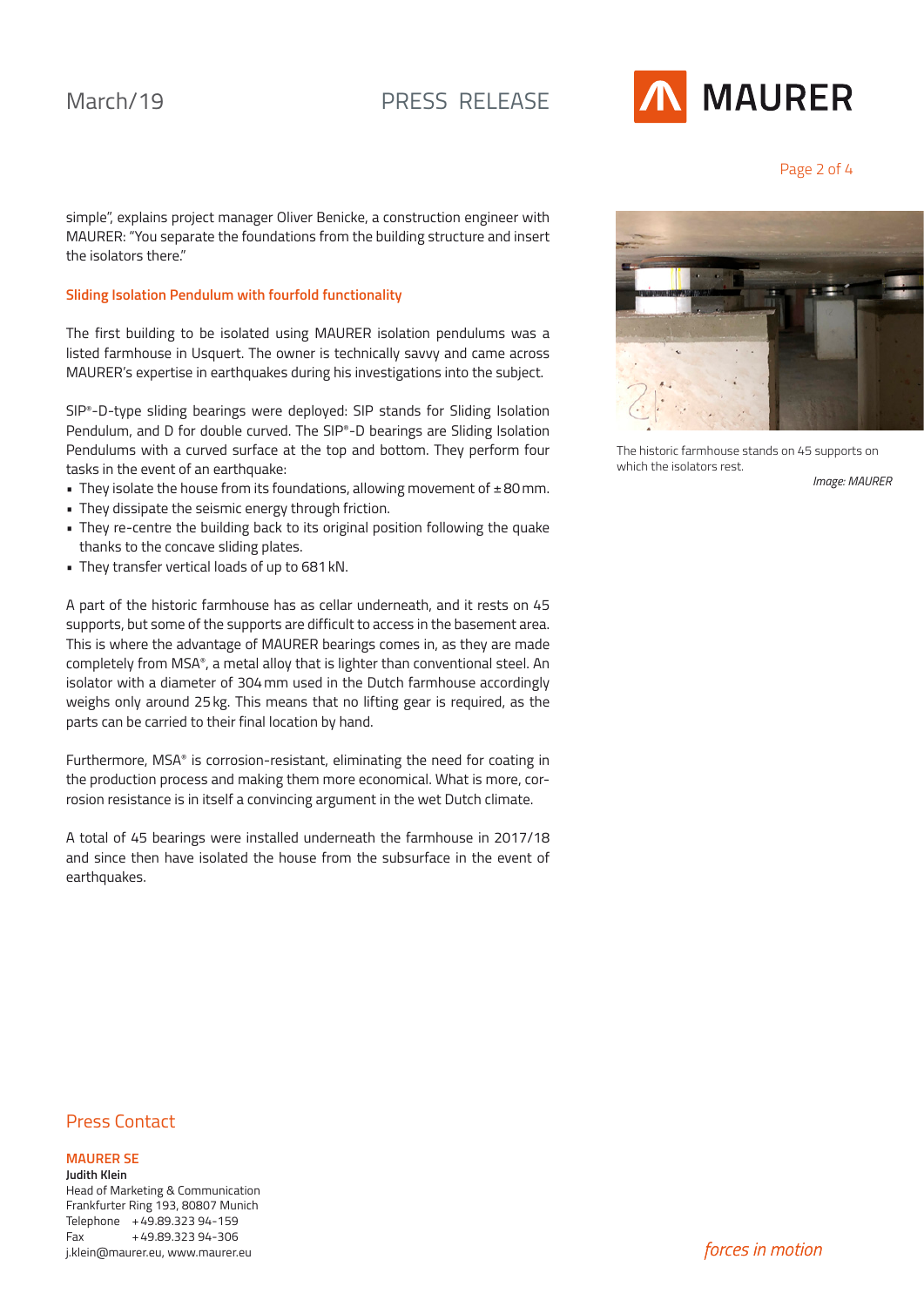# March/19 PRESS RELEASE



Page 3 of 4

### **Monitoring technology tracks movement**

In addition, MAURER installed a sensitive monitoring system in March. Acceleration detectors were installed on one bearing: one above the bearing on the floor slab of the building and one on the support on which the bearing rests. Movement sensors were also attached. These allow all occurring earthquakes and reaction data to be recorded and stored.

### **SIP®-D bearings also in demand for new buildings**

News of the advantages of the bearings – affordable, easy to use and durable – has spread in the Groningen region, and they have now found use in new buildings. "Prefabricated parts can simply be placed on the isolators", reports Benicke. "Construction firms appreciate the minimal effort together with the low price."

Text: 5,091 characters



The monitoring system for earthquake-induced movements consists of acceleration sensors, displacement sensors, camera, and control cabinet with data recorder. It records accelerations and relative shifts in the event of earthquakes.

*Image: MAURER*

# Press Contact

### **MAURER SE**

**Judith Klein** Head of Marketing & Communication Frankfurter Ring 193, 80807 Munich Telephone +49.89.323 94-159 Fax +49.89.323 94-306 j.klein@maurer.eu, www.maurer.eu